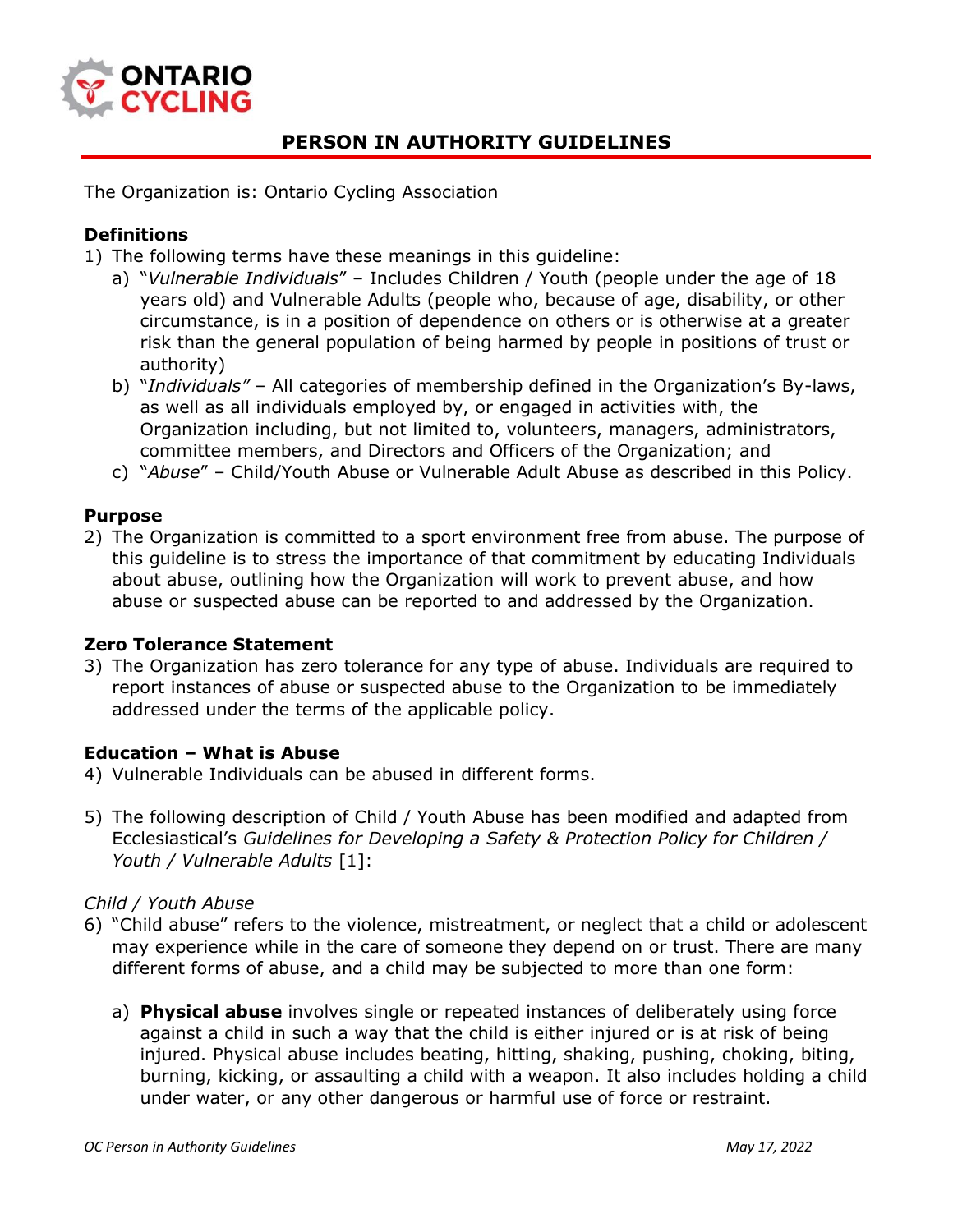- b) **Sexual abuse** and exploitation involve using a child for sexual purposes. Examples of child sexual abuse include fondling, inviting a child to touch or be touched sexually, intercourse, rape, incest, sodomy, exhibitionism, or involving a child in prostitution or pornography.
- c) **Neglect** is often chronic, and it usually involves repeated incidents. It involves failing to provide what a child needs for his or her physical, psychological, or emotional development and well-being. For example, neglect includes failing to provide a dependent child with food, clothing, shelter, cleanliness, medical care, or protection from harm.
- d) **abuse** involves harming a child's sense of self-worth. It includes acts (or omissions) that result in, or place a child at risk of, serious behavioural, cognitive, emotional, or mental health problems. For example, emotional abuse may include aggressive verbal threats, social isolation, intimidation, exploitation, or routinely making unreasonable demands. It also includes exposing the child to violence.
- 7) An abuser may use several different tactics to gain access to children, exert power and control over them, and prevent them from telling anyone about the abuse or seeking support. The abuse may happen once, or it may occur in a repeated and escalating pattern over a period of months or years. The abuse may change form over time.
- 8) Abuse of children or youth in sport can include emotional maltreatment, neglect, and physical maltreatment.
	- a) **Emotional Maltreatment** A coach's failure to provide a developmentallyappropriate and supportive environment. Emotional abuse is at the foundation of all other forms of maltreatment (sexual, physical and neglect). In sports, this conduct has the potential to cause emotional or psychological harm to an athlete when it is persistent, pervasive, or patterned acts (i.e., yelling at an athlete once does not constitute maltreatment). Examples of emotional maltreatment include, but are not limited to:
		- i) Refusal to recognize an athlete's worth or the legitimacy of an athlete's needs (including complaints of injury/pain, thirst or feeling unwell)
		- ii) Creating a culture of fear, or threatening, bullying, or frightening an athlete
		- iii) Frequent name-calling or sarcasm that continually "beats down" an athlete's self-esteem
		- iv) Negative or disparaging comments about an athlete's disability, ethnicity, religion, race, sexual orientation, gender, gender expression or gender identity
		- v) Embarrassing or humiliating an athlete in front of peers
		- vi) Excluding or isolating an athlete from the group
		- vii)Withholding attention
		- viii) Encouraging an athlete to engage in destructive and antisocial behaviour, reinforcing deviance, or impairing an athlete's ability to behave in socially appropriate ways
		- ix) Over-pressuring: whereby the coach imposes extreme pressure upon the athlete to behave and achieve in ways that are far beyond the athlete's capabilities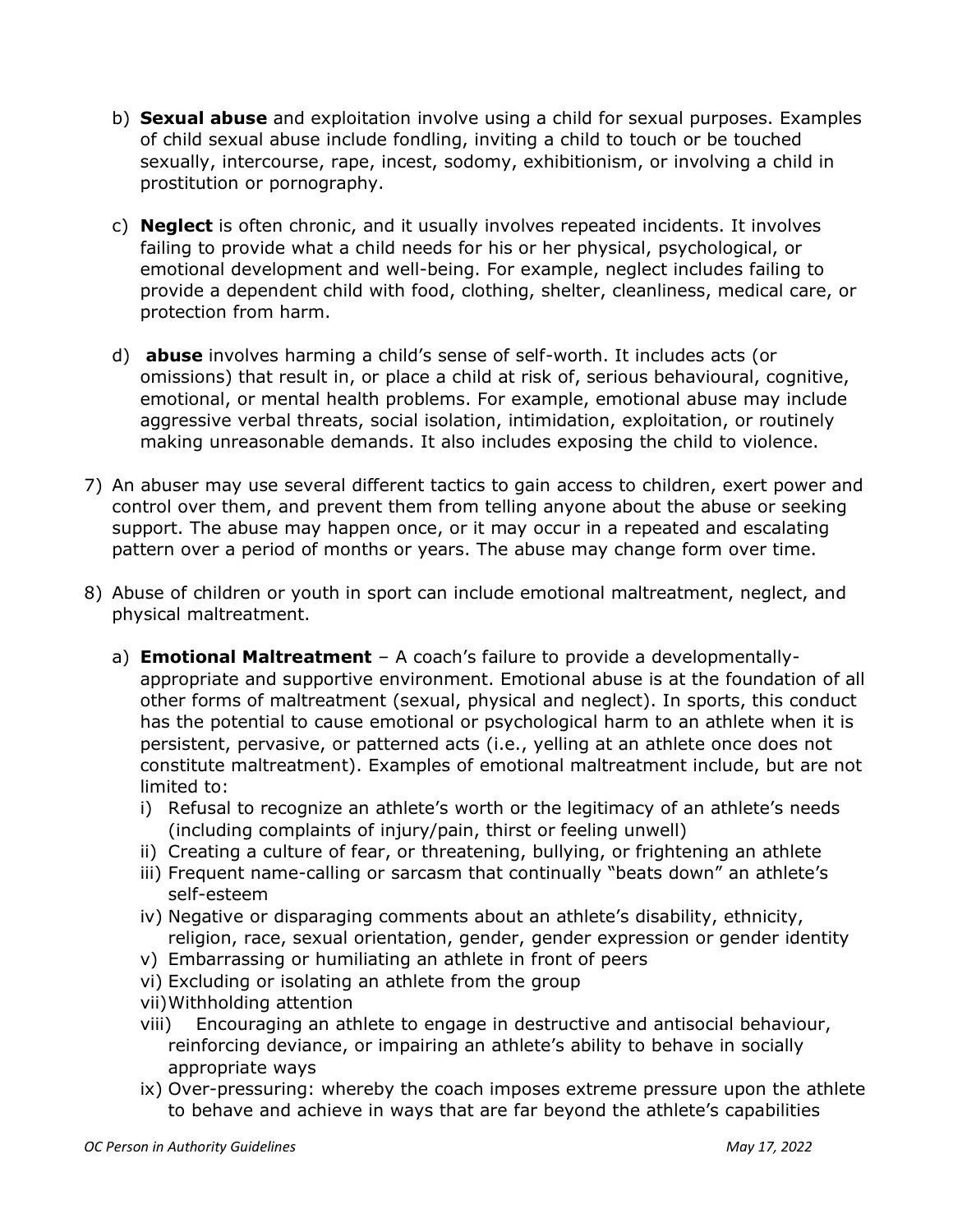- x) Verbally attacking an athlete personally (e.g., belittling them or calling them worthless, lazy, useless, fat or disgusting).
- xi) Routinely or arbitrarily excluding athletes from practice
- xii)Throwing sports equipment, water bottles or chairs at, or in the presence of, athletes
- b) **Neglect -** acts of omission (i.e., the coach should act to protect health/well-being of an athlete but does not). Examples of neglect include, but are not limited to:
	- i) Isolating an athlete in a confined space or stranded on equipment, with no supervision, for an extended period of time
	- ii) Withholding, recommending against, or denying adequate hydration, nutrition, medical attention, or sleep
	- iii) Ignoring an injury
	- iv) Knowing about sexual abuse of an athlete but failing to report it
- c) **Physical Maltreatment** involves contact or non-contact behaviour that can cause physical harm to an athlete. It also includes any act or conduct described as physical abuse or misconduct (e.g., child abuse, child neglect and assault). Almost all sport involves strenuous physical activity. Athletes regularly push themselves to the point of exhaustion. However, any activity that physically harms an athlete such as extreme disciplinary actions or punishment—is unacceptable. Physical maltreatment can extend to seemingly unrelated areas including inadequate recovery times for injuries and restricted diet. Examples of physical maltreatment include, but are not limited to:
	- i) Punching, beating, biting, striking, choking, or slapping an athlete
	- ii) Intentionally hitting an athlete with objects or sporting equipment
	- iii) Providing alcohol to an athlete under the legal drinking age
	- iv) Providing illegal drugs, extracurricular or non-prescribed medications to any athlete
	- v) Encouraging or permitting an athlete to return to play prematurely or without the clearance of a medical professional, following a serious injury (e.g., a concussion)
	- vi) Prescribed dieting or other weight-control methods without regard for the nutritional well-being and health of an athlete
	- vii)Forcing an athlete to assume a painful stance or position for no athletic purpose, or excessive repetition of a skill to the point of injury
	- viii) Using excessive exercise as punishment (e.g., stretching to the point of causing the athlete to cry, endurance conditioning until the athlete vomits)
- d) **Grooming** a slow gradual and escalating process of building comfort and trust with an athlete and/or their parents/guardian that is often very difficult to recognize. The process allows for inappropriate conduct to become normalized. It is often preceded by building confidence and comfort that an individual can be trusted with the care of the athlete. Examples of grooming include but are not limited to:
	- i) Nudity or exposure of genitals in the presence of an athlete;
	- ii) Sexually oriented conversation or discussions about personal sexual activities;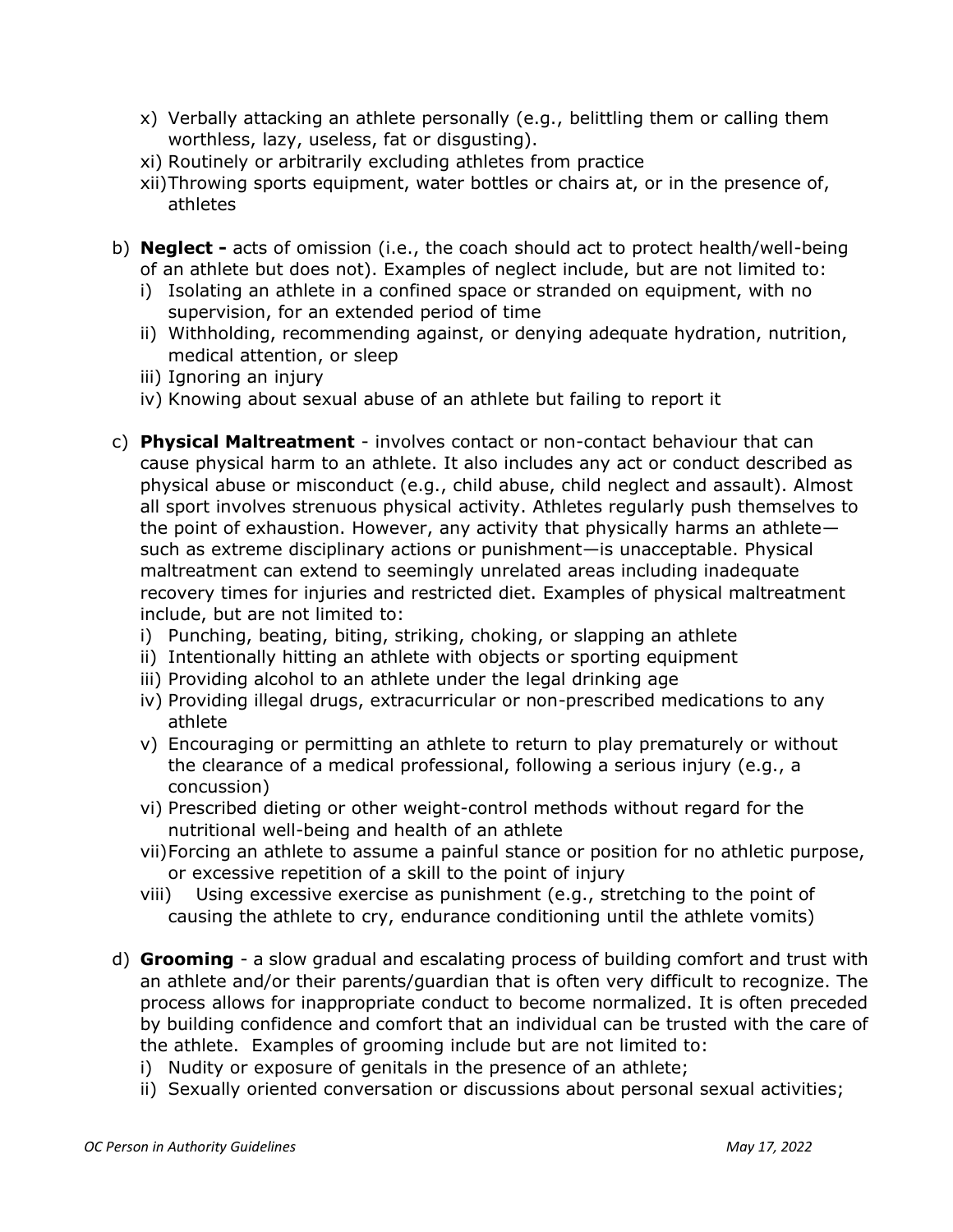- iii) Excessive discussions about a coach's personal life outside of coaching (i.e., family, work, medical challenges)
- iv) Spending time with an individual athlete and/or their family outside of team activities;
- v) Excessive gift-giving to an individual athlete;
- vi) Socially isolating an athlete;
- vii)Restricting an athlete's privacy;
- viii) Providing extracurricular/illegal drugs, alcohol or tobacco to an athlete;
- ix) Becoming overly involved in an athlete's personal life;
- x) Making sexual or discriminatory jokes or comments to an athlete;
- xi) Displaying material of a sexual nature in the presence of an athlete;
- xii)Mocking or threatening an athlete
- xiii) Putting coach's needs above needs of athlete and/or going to athlete to have coach's needs met
- 9) Importantly, emotional and physical maltreatment does not include professionally accepted coaching methods (per the NCCP) of skill enhancement, physical conditioning, team building, discipline, or improving athletic performance.
- 10) Potential warning signs of abuse of children or youth can include, but is not limited to:
	- a) Recurrent unexplained injuries
	- b) Alert behavior; child seems to always be expecting something bad to happen
	- c) Often wears clothing that covers up their skin, even in warm weather
	- d) Child startles easily, shies away from touch or shows other skittish behavior
	- e) Constantly seems fearful or anxious about doing something wrong
	- f) Withdrawn from peers and adults
	- g) Behavior fluctuates between extremes (e.g., extremely cooperative or extremely demanding)
	- h) Acting either inappropriately beyond their age (like an adult; taking care of other children) or inappropriately younger than their age (like an infant; throwing tantrums)
	- i) Acting out in an inappropriate sexual way with toys or objects
	- j) New adult words for body parts and no obvious source
	- k) Self-harm (e.g., cutting, burning or other harmful activities)
	- l) Not wanting to be alone with a particular child or young person

### *Vulnerable Adult Abuse*

- 11) Although individuals may be abused at virtually any life stage childhood, adolescence, young adulthood, middle age, or old age – the nature and consequences of abuse may differ depending on an individual's situation, disability, or circumstance.
- 12) The following description of Vulnerable Adult Abuse has been modified and adapted from Ecclesiastical's *Guidelines for Developing a Safety & Protection Policy for Children / Youth / Vulnerable Adults* [1].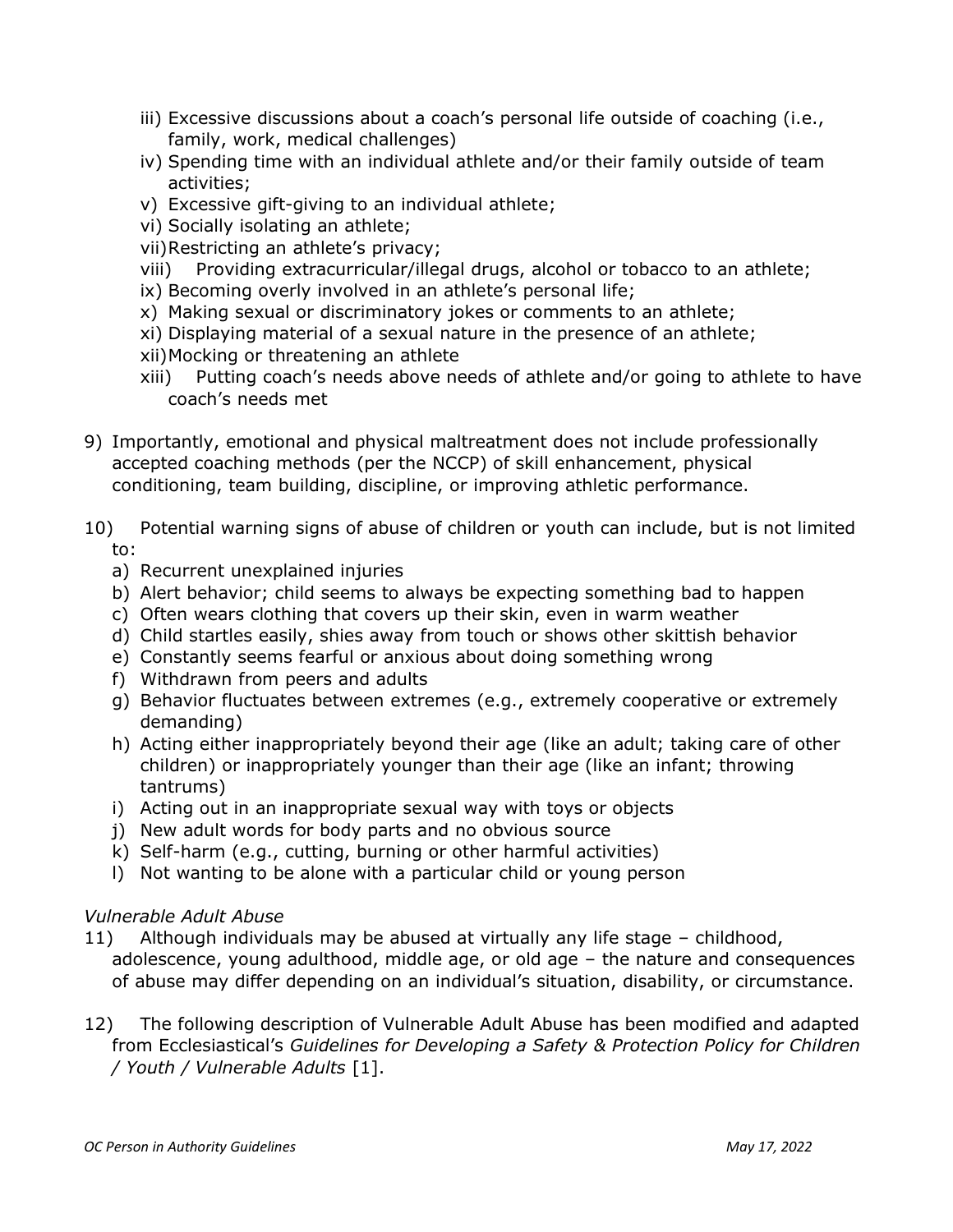- 13) Abuse of vulnerable adults is often described as a misuse of power and a violation of trust. Abusers may use a number of different tactics to exert power and control over their victims. Abuse may happen once, or it may occur in a repeated and escalating pattern over months or years. The abuse may take many different forms, which may change over time:
	- a) **Psychological abuse** includes attempts to dehumanize or intimidate vulnerable adults. Any verbal or non-verbal act that reduces their sense of self-worth or dignity and threatens their psychological and emotional integrity is abuse. This type of abuse may include, but is not limited to:
		- i) Threatening to use violence
		- ii) Threatening to abandon them
		- iii) Intentionally frightening them
		- iv) Making them fear that they will not receive the food or care they need
		- v) Lying to them
		- vi) Failing to check allegations of abuse against them
	- b) **Financial abuse** encompasses financial manipulation or exploitation, including theft, fraud, forgery, or extortion. It includes using a vulnerable adult's money or property in a dishonest manner or failing to use a vulnerable adult's assets for their welfare. Abuse occurs any time someone acts without consent in a way that financially or personally benefits one person at the expense of another. This type of abuse against a vulnerable adult may include, but is not limited to:
		- i) Stealing their money, disability cheques, or other possessions
		- ii) Wrongfully using a Power of Attorney
		- iii) Failing to pay back borrowed money when asked
	- c) **Physical abuse** includes any act of violence whether or not it results in physical injury. Intentionally inflicting pain or injury that results in either bodily harm or mental distress is abuse. Physical abuse may include, but is not limited to:
		- i) Beating
		- ii) Burning or scalding
		- iii) Pushing or shoving
		- iv) Hitting or slapping
		- v) Rough handling
		- vi) Tripping
		- vii)Spitting
	- d) All forms of sexual abuse are also applicable to Vulnerable Adults
- 14) Potential warning signs of abuse of vulnerable adults may include:
	- a) Depression, fear, anxiety, passivity
	- b) Unexplained physical injuries
	- c) Dehydration, malnutrition, or lack of food
	- d) Poor hygiene, rashes, pressure sores
	- e) Over-sedation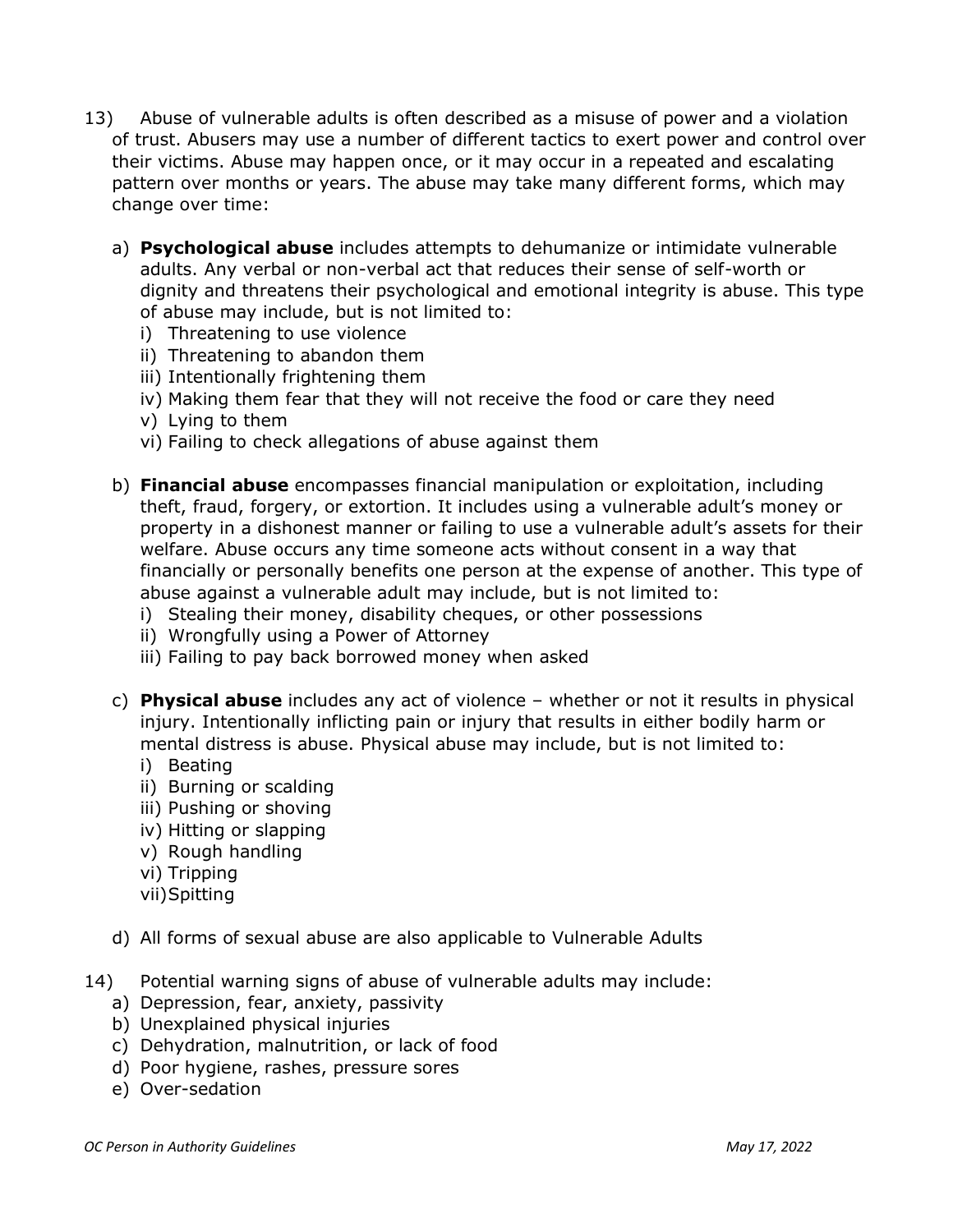## **Preventing Abuse**

15) The Organization will enact measures aimed at preventing abuse. These measures include screening, orientation, training, practice, and monitoring.

### *Screening*

- 16) Individuals who coach, volunteer, officiate, deliver developmental programs, are affiliated with clubs, cycling teams, Provincial cycling programming, accompany athletes to an event or competition, are paid staff, or otherwise engage with Vulnerable Individuals involved with the Organization, it's clubs, cycling teams and individual athletes will be screened according to the organization's *Screening Policy*.
- 17) The Organization, it's clubs, and cycling teams, will use the *Screening Policy* to determine the level of trust, authority, and access that each Individual has with Vulnerable Individuals. Each level of risk will be accompanied by increased screening procedures which may include the following, singularly or in combination:
	- a) Completing an Application Form for the position sought (which includes alerting Individuals that they must agree to adhere with the organization's policies and procedures
	- b) Completing a Screening Declaration Form
	- c) Providing letters of reference
	- d) Providing a Police/Criminal Record Check ("PRC/CRC") and/or Vulnerable Sector Check ("VSC")
	- e) Providing a driver's abstract (for Individuals who transport Vulnerable Individuals)
	- f) Other screening procedures, as required
- 18) An Individual's failure to participate in the screening process or pass the screening requirements as determined by the Organization, will result in the Individual's ineligibility for the position sought.

### *Orientation and Training*

- 19) The Organization will provide access to orientation and training for those Individuals who have access to, or interact with, Vulnerable Individuals. The orientation and training will be based on the level of risk, as described in the *Screening Policy*.
- 20) Orientation may include, but is not limited to introductory presentations, facility tours, equipment demonstrations, parent/athlete meetings, meetings with colleagues and supervisors, orientation manuals, orientation sessions, and increased supervision during initial tasks or period of engagement.
- 21) Training may include, but is not limited to certification courses, online learning, mentoring, workshop sessions, webinars, on-site demonstrations, and peer feedback.
- 22) At the conclusion of the orientation and training, Individuals will be required to acknowledge, in written form, that they have received and completed the training.

*Practice*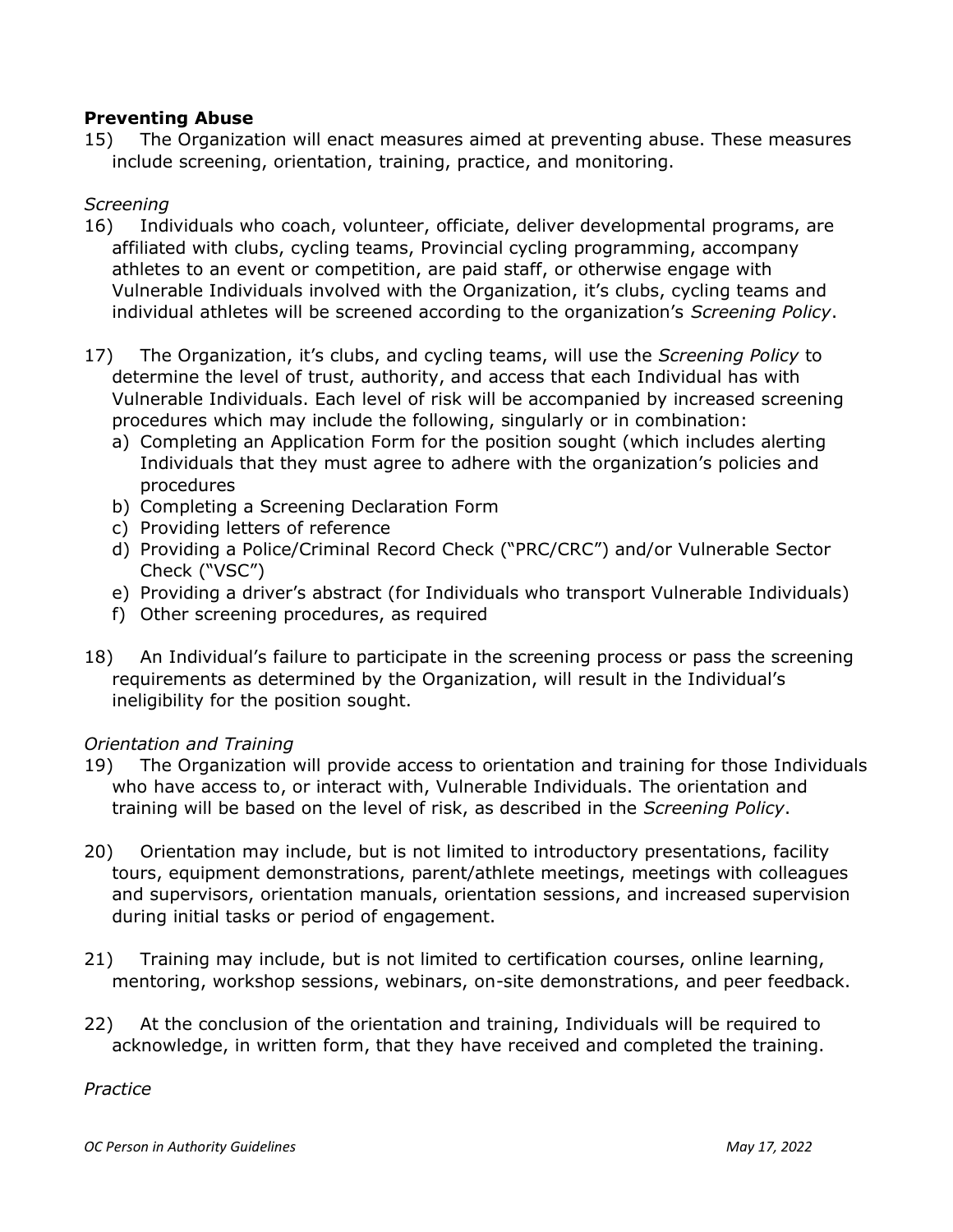- 23) When Individuals interact with Vulnerable Individuals, they are required to enact certain practical approaches to these interactions. These include, but are not limited to:
	- a) All physical contact must take place in public and is limited to physical interactions which are non-threatening or non-sexual touching (e.g., high-fives, pats on the back or shoulder, handshakes, specific skill instruction, etc.) which do not make the athlete uncomfortable whether expressed or not. Any physical contact that an athlete has specifically requested not to occur is strictly prohibited.
	- b) Ensuring that Vulnerable Individuals are always supervised by more than one adult (Rule of Two)
	- c) Including parents/guardians in all communication (e.g., electronic, telephonic) with Vulnerable Individuals (Group Messages, group emails or team pages are examples of appropriate communication methods)
	- d) The content of all electronic communication with athletes must be professional in tone and for the purpose of communicating information related to cycling issues or activities
	- e) Personal texts, direct messages on social media or emails to individual athletes when necessary and only for the purpose of communicating information related to cycling issues and activities. Individuals are aware that such communication is subject to the Organization's *Code of Conduct & Ethics* and *Athlete Protection Guidelines.*
	- f) No communication concerning extracurricular drugs or alcohol use (unless regarding its prohibition) is permitted with athletes
	- g) When traveling with Vulnerable Individuals, the Individual will not transport Vulnerable Individuals without another adult present and will not stay in the same overnight accommodation location without additional adult supervision.

## *Monitoring*

- 24) The Organization will regularly monitor, through their clubs, cycling teams and members, those Individuals who have access to, or interact with, Vulnerable Individuals. The monitoring will be based on the level of risk, as described in the *Screening Policy*.
- 25) Monitoring may include, but is not limited to regular status reports, logs, supervisor meetings, supervisor on-site check-ins, feedback provided directly to the organization (from peers and parents/athletes), and regular evaluations.

## **Reporting Abuse**

- 26) Reports of abuse that are shared confidentially with an Individual by a Vulnerable Individual may require the Individual to report the incident to parents/guardians, the Organization or police. Individuals must respond to such reports in a non-judgemental, supportive, and comforting manner but must also explain that the report may need to be escalated to the proper authority or to the Vulnerable Individual's parent/guardian.
- 27) Complaints or reports that describe an element of **abuse** will be addressed by the process(es) described in the organization's *Discipline and Complaints Policy.*